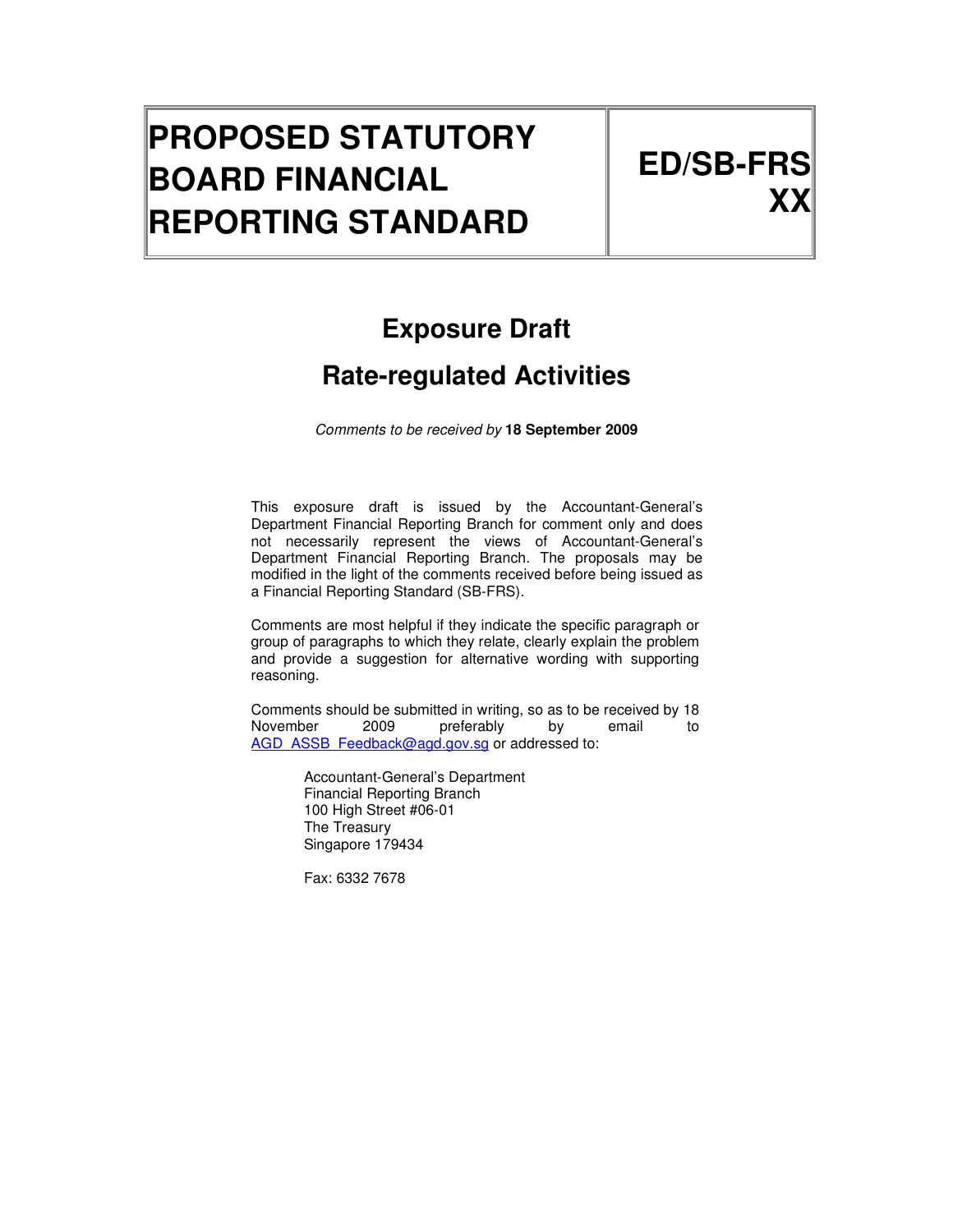|                                                                                            | paragraphs |
|--------------------------------------------------------------------------------------------|------------|
| <b>INTRODUCTION AND INVITATION TO COMMENT</b>                                              |            |
| [DRAFT] STATUTORY BOARD FINANCIAL REPORTING STANDARD X<br><b>RATE-REGULATED ACTIVITIES</b> |            |
| <b>CORE PRINCIPLE</b>                                                                      | $1 - 2$    |
| <b>SCOPE</b>                                                                               | $3 - 7$    |
| <b>RECOGNITION AND MEASUREMENT</b>                                                         | $8 - 21$   |
| Components of an expected present value measurement                                        | $13 - 16$  |
| Recoverability                                                                             | $17 - 20$  |
| Derecognition                                                                              | 21         |
| <b>PRESENTATION</b>                                                                        | $22 - 23$  |
| <b>DISCLOSURES</b>                                                                         | $24 - 30$  |
| <b>EFFECTIVE DATE AND TRANSITION</b>                                                       | $31 - 32$  |
| <b>Effective date</b>                                                                      | 31         |
| <b>Transition</b>                                                                          | 32         |
| <b>APPENDICES:</b>                                                                         |            |
| <b>Defined terms</b><br>A                                                                  |            |
| <b>Application guidance</b><br>B                                                           |            |
| <b>Amendments to other SB-FRSs</b><br>C                                                    |            |

# **CONTENTS**

**[DRAFT] ILLUSTRATIVE EXAMPLES** (see separate booklet)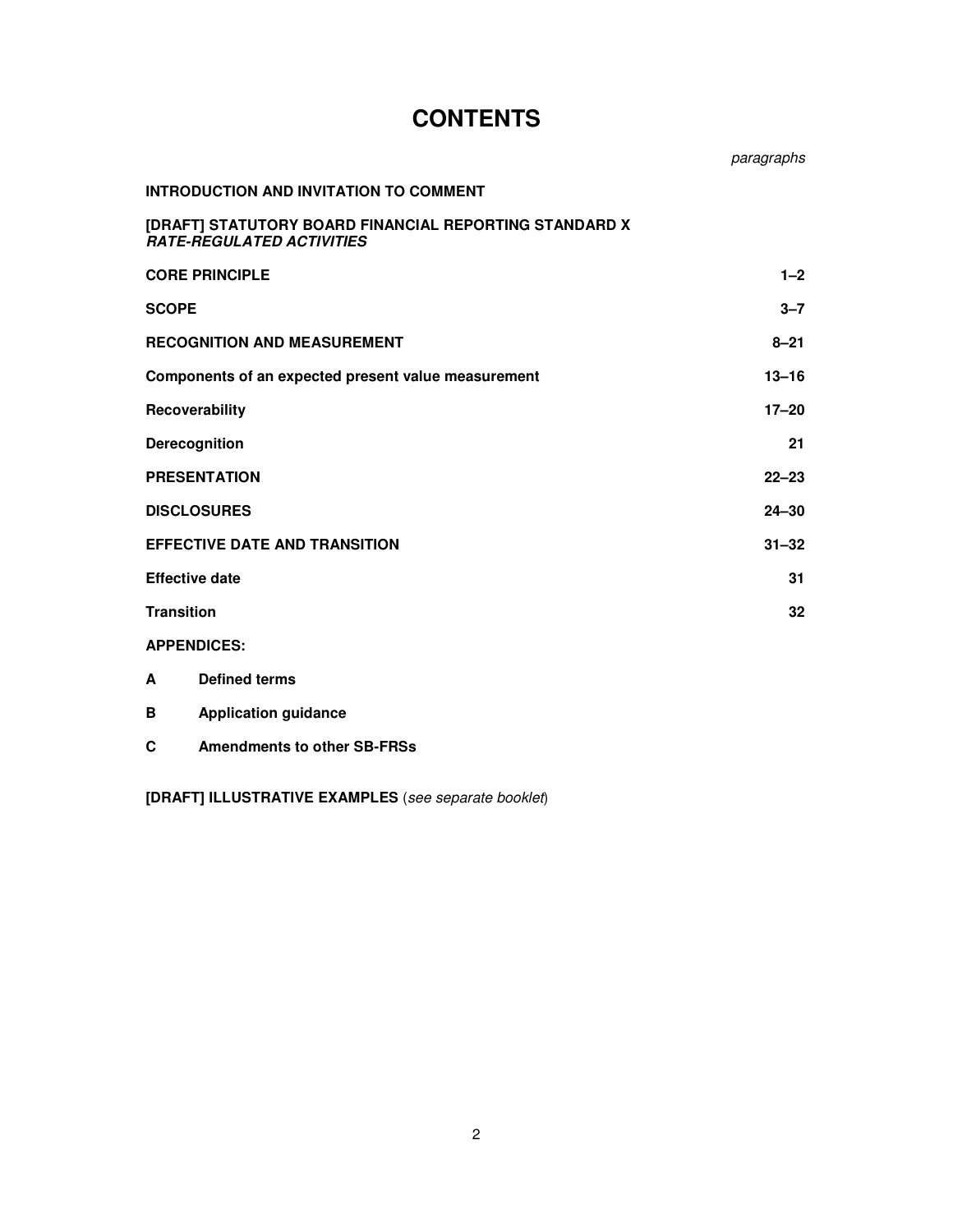# **Introduction and invitation to comment**

# **Reasons for publishing the exposure draft**

The proposed SB-FRS is developed to define regulatory assets and regulatory liabilities, set out criteria for their recognition, specify how they should be measured and require disclosures about their financial effects.

This proposed SB-FRS proposes to address differences of views in practice about whether it was appropriate for entities to recognise assets and liabilities arising from rate regulation. SB-FRSs do not currently provide guidance on the recognition and measurement of such assets and liabilities. Consequently, preparers of financial statements must develop accounting policies in accordance with the hierarchy in SB-FRS 8 Accounting Policies, Changes in Accounting Estimates and Errors, considering the definitions in the Framework.

Rate regulation is a restriction on the setting of prices that can be charged to customers for services or products. A number of regulatory methodologies exist and, for each, application can vary by regulator, the entity being regulated and the particular circumstances.

The objectives for the proposed SB-FRS are:

- (a) to establish criteria for the recognition of assets and liabilities arising from rate regulation
- (b) to clarify that regulated entities follow the requirements of all other SB-FRSs in addition to the proposed SB-FRS
- (c) to require disclosures to enable users to understand the nature and financial effects of rate regulation on an entity's activities.

## **Main features of the draft SB-FRS**

The draft SB-FRS specifically addresses rate-regulated activities that meet the following two criteria:

- (a) an authorised body is empowered to establish rates that bind customers.
- (b) the price established by regulation (the rate) is designed to recover the specific costs the entity incurs in providing the regulated goods or services and to earn a specified return (costof-service regulation).

When the scope criteria are met, the entity recognises regulatory assets and regulatory liabilities in addition to the assets and liabilities recognised in accordance with other SB-FRSs. The effect of this requirement is initially to recognise as an asset (liability) an amount that would otherwise be recognised in that period in the statement of comprehensive income as an expense (income).

On initial recognition and at the end of each subsequent reporting period regulatory assets and regulatory liabilities are measured at their expected present value. Regulatory assets are assessed for impairment when the entity concludes that it is not reasonable to assume that it will be able to collect sufficient revenues from its customers to recover its costs.

## **Invitation to comment**

The Accountant-General's Department Financial Reporting Branch invites comments on any aspect of the exposure draft of the proposed SB-FRS Rate-regulated Activities. It would particularly welcome answers to the questions set out below. Comments are most helpful if they:

- (a) respond to the questions as stated,
- (b) indicate the specific paragraph or paragraphs to which the comments relate,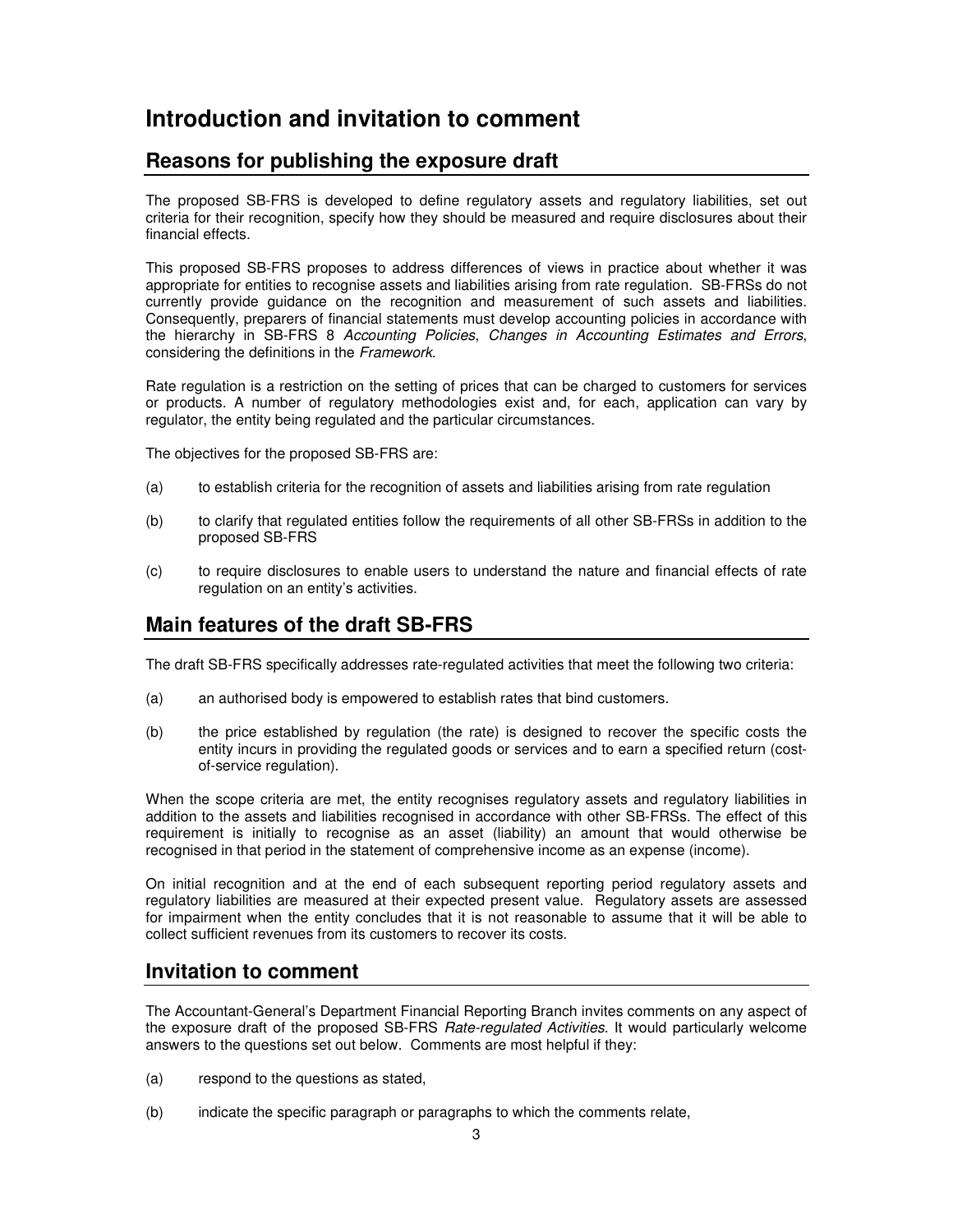- (c) contain a clear rationale, and
- (d) describe any other approaches it should consider, if applicable.

Respondents need not comment on all of the questions and are encouraged to comment on any additional issues.

All comments received in writing by **18 September 2009** will be considered. In considering the comments, the conclusions will be based on the merits of the arguments for and against each approach, not on the number of responses supporting each approach.

## **Scope**

#### **Question 1**

The exposure draft proposes two criteria that must be met for rate-regulated activities to be within the scope of the proposed SB-FRS (see paragraphs 3–7 of the draft SB-FRS).

Is the scope definition appropriate? Why or why not?

# **Recognition and measurement**

#### **Question 2**

The exposure draft proposes no additional recognition criteria. Once an activity is within the scope of the proposed SB-FRS, regulatory assets and regulatory liabilities should be recognised in the entity's financial statements.

Is this approach appropriate? Why or why not?

#### **Question 3**

The exposure draft proposes that an entity should measure regulatory assets and regulatory liabilities on initial recognition and subsequently at their expected present value, which is the estimated probability-weighted average of the present value of the expected cash flows (see paragraphs 12–16 of the draft SB-FRS).

Is this measurement approach appropriate? Why or why not?

#### **Question 4**

The exposure draft proposes that an entity should include in the cost of self-constructed property, plant and equipment or internally generated intangible assets used in regulated activities all the amounts included by the regulator even if those amounts would not be included in the assets' cost in accordance with other SB-FRSs (see paragraph 16 of the draft SB-FRS). It was concluded that this exception to the requirements of the proposed SB-FRS was justified on cost-benefit grounds.

Is this exception justified? Why or why not?

#### **Question 5**

The exposure draft proposes that at each reporting date an entity should consider the effect on its rates of its net regulatory assets and regulatory liabilities arising from the actions of each different regulator. If the entity concludes that it is not reasonable to assume that it will be able to collect sufficient revenues from its customers to recover its costs, it tests the cash-generating unit in which the regulatory assets and regulatory liabilities are included for impairment in accordance with SB-FRS 36 Impairment of Assets. Any impairment determined in accordance with SB-FRS 36 is recognised and allocated to the assets of the cash-generating unit in accordance with that standard (see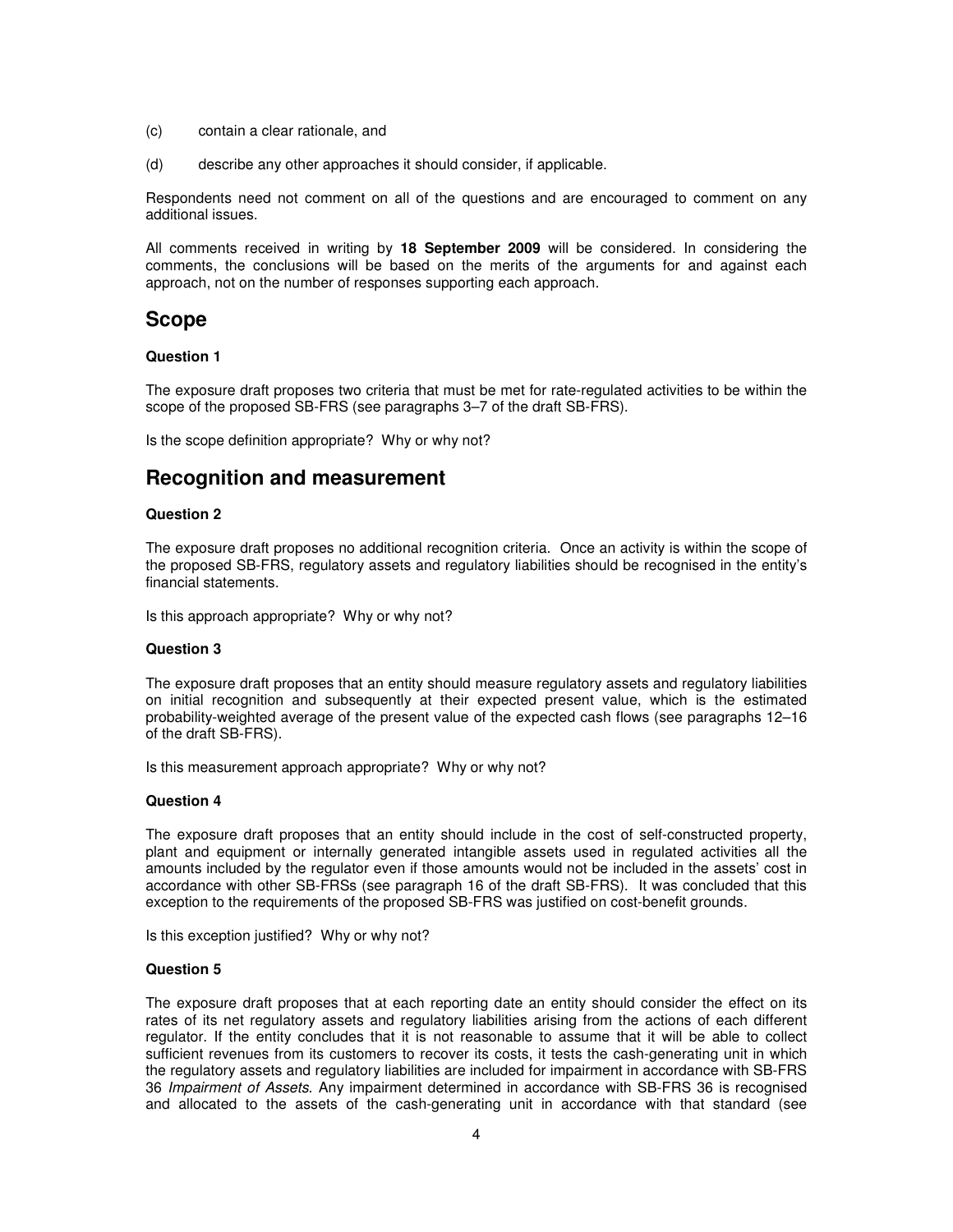paragraphs 17–20 of the draft SB-FRS).

Is this approach to recoverability appropriate? Why or why not?

## **Disclosures**

#### **Question 6**

The exposure draft proposes disclosure requirements to enable users of financial statements to understand the nature and the financial effects of rate regulation on the entity's activities and to identify and explain the amounts of regulatory assets and regulatory liabilities recognised in the financial statements (see paragraphs 24–30 of the draft SB-FRS).

Do the proposed disclosure requirements provide decision-useful information? Why or why not? Please identify any disclosure requirements that you think should be removed from, or added to, the draft SB-FRS.

#### **Transition**

#### **Question 7**

The exposure draft proposes that an entity should apply its requirements to regulatory assets and regulatory liabilities existing at the beginning of the earliest comparative period presented in the period in which it is adopted (see paragraph 32 of the draft SB-FRS). Any adjustments arising from the application of the draft SB-FRS are recognised in the opening balance of retained earnings.

Is this approach appropriate? Why or why not?

# **First-time adoption**

The exposure draft includes proposed amendments to SB-FRS 101 First-time Adoption of Financial Reporting Standards (see paragraph C1 of the draft SB-FRS). These amendments are the result of the exposure draft Additional Exemptions for First-time Adopters published in October 2008. These amendments reflect the comments received on that exposure draft and the redeliberations.

## **Other comments**

#### **Question 8**

Do you have any other comments on the proposals in the exposure draft?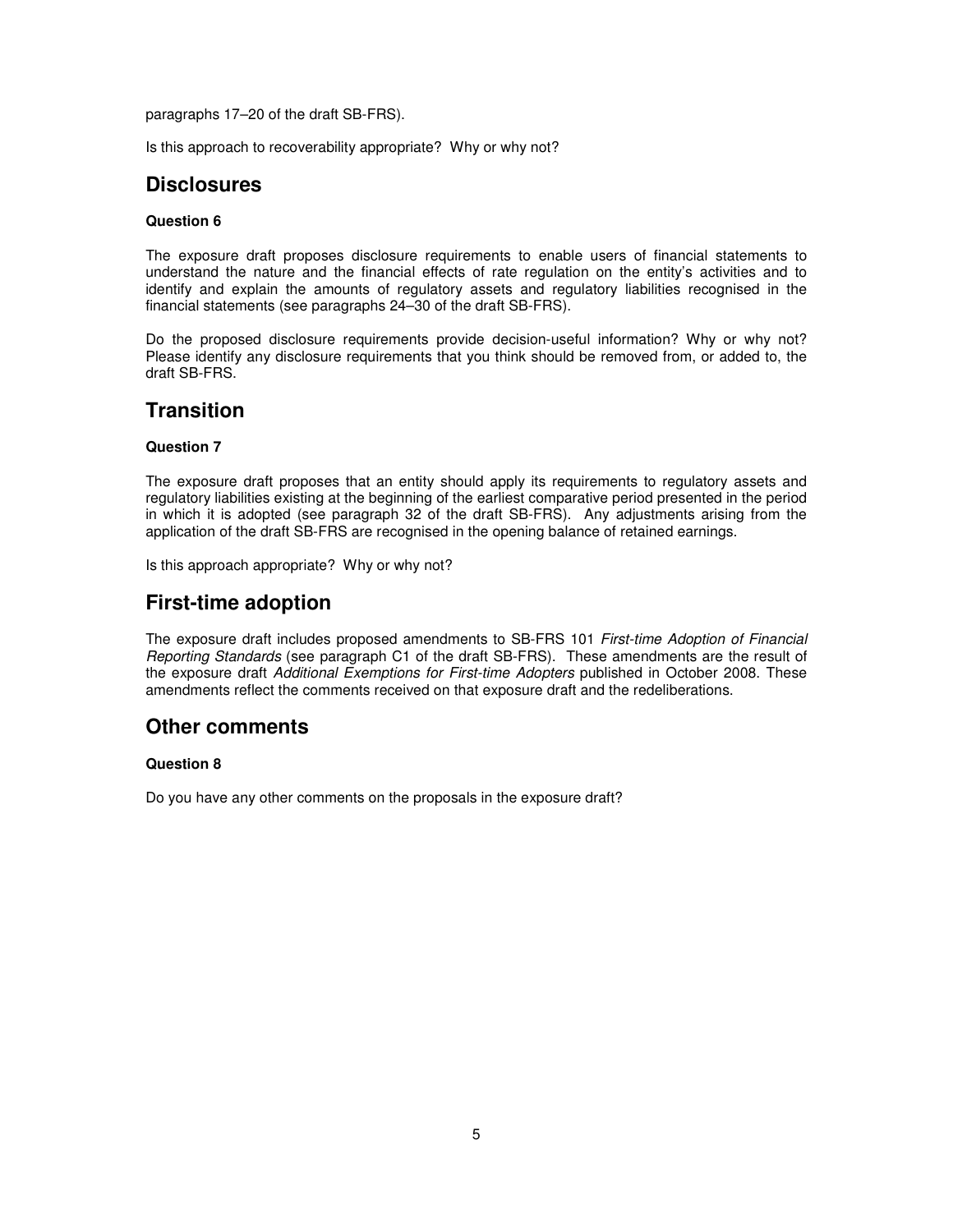[Draft] Statutory Board Financial Reporting Standard X Rate-regulated Activities ([draft] SB-FRS X) is set out in paragraphs 1—32 and Appendices A–C. All the paragraphs have equal authority. Paragraphs in **bold type** state the main principles. Terms defined in Appendix A are in italics the first time they appear in the [draft] SB-FRS. Definitions of other terms are given in the Glossary for Statutory Board Financial Reporting Standards. [Draft] SB-FRS X should be read in the context of its core principle, the Preface to Statutory Board Financial Reporting Standards and the Framework for the Preparation and Presentation of Financial Statements. SB-FRS 8 Accounting Policies, Changes in Accounting Estimates and Errors provides a basis for selecting and applying accounting policies in the absence of explicit guidance.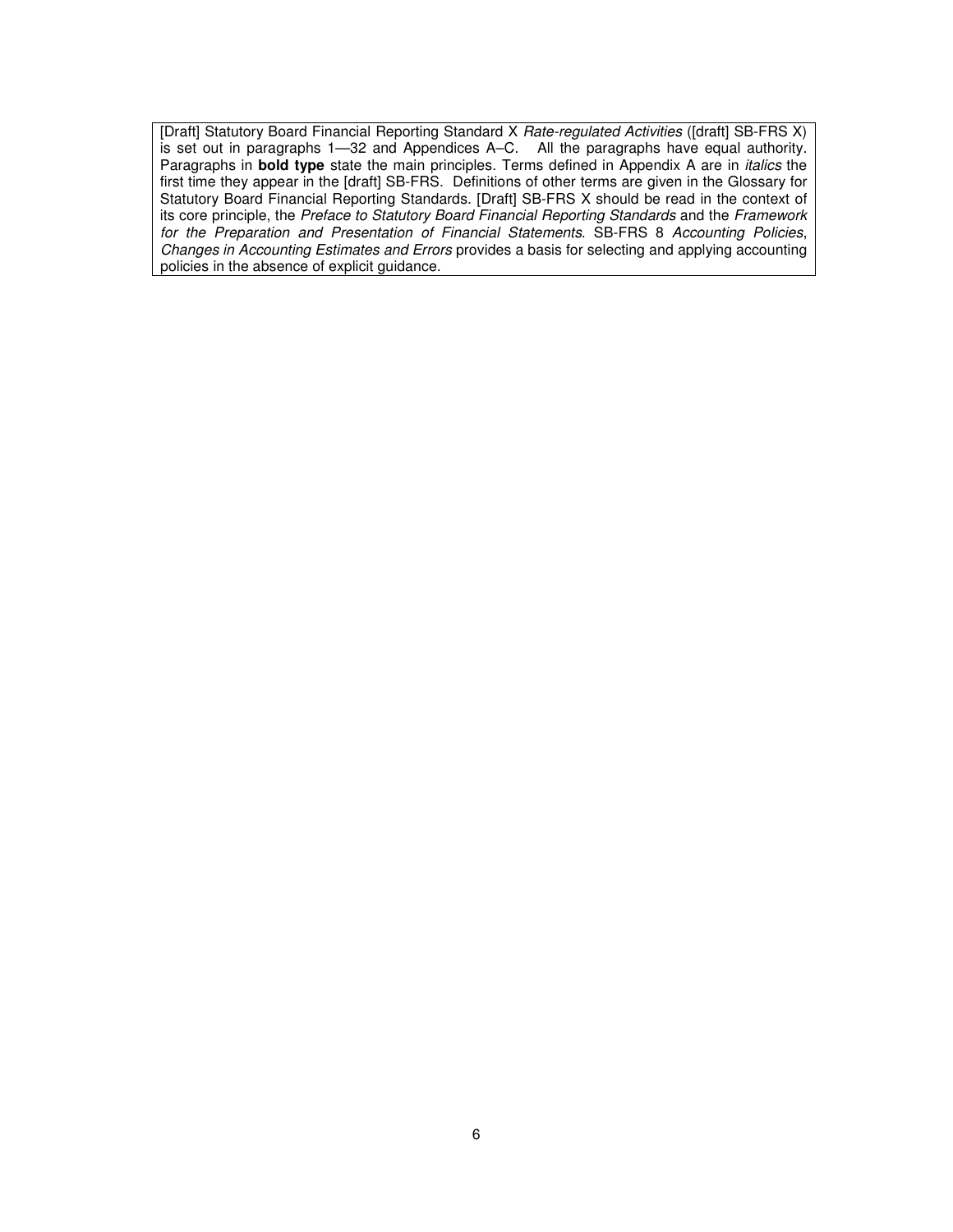# **PROPOSED STATUTORY BOARD FINANCIAL REPORTING STANDARD**

# **ED/SB-FRS XX**

# **[Draft] Statutory Board Financial Reporting Standard X Rate-regulated Activities**

# **Core principle**

- **1 An entity shall recognise the effects on its financial statements of its operating activities that provide goods or services whose prices are subject to cost-of-service regulation**.
- 2 In particular, this [draft] SB-FRS requires an entity:
	- (a) to recognise a *regulatory asset* or *regulatory liability* if the *regulator* permits the entity to recover specific previously incurred costs or requires it to refund previously collected amounts and to earn a specified return on its regulated activities by adjusting the prices it charges its customers.
	- (b) to measure a regulatory asset or regulatory liability at the *expected present value* of the cash flows to be recovered or refunded as a result of regulation, both on initial recognition and at the end of each subsequent reporting period.
	- (c) to provide disclosures that identify and explain the amounts recognised in the entity's financial statements arising from a regulatory asset or regulatory liability and assist users of those financial statements to understand the nature and financial effects of its rate-regulated activities.

## **Scope**

- **3 An entity shall apply this [draft] SB-FRS to its operating activities that meet the following criteria:** 
	- **(a) an authorised body (the regulator) establishes the price the entity must charge its customers for the goods or services the entity provides, and that price binds the customers; and**
	- **(b) the price established by regulation (the rate) is designed to recover the specific costs the entity incurs in providing the regulated goods or services and to earn a specified return (cost-of-service regulation). The specified return could be a minimum or range and need not be a fixed or guaranteed return.**
- 4 If regulation establishes different rates for different categories, such as different classes of customers or volumes purchased, the related operating activities of an entity are within the scope of this [draft] SB-FRS provided that the regulator approves the definition and the rate for each of those categories and that all customers of the same category are bound by the same rate.
- 5 An entity shall determine at the end of each reporting period whether its operating activities meet the criteria in paragraph 3.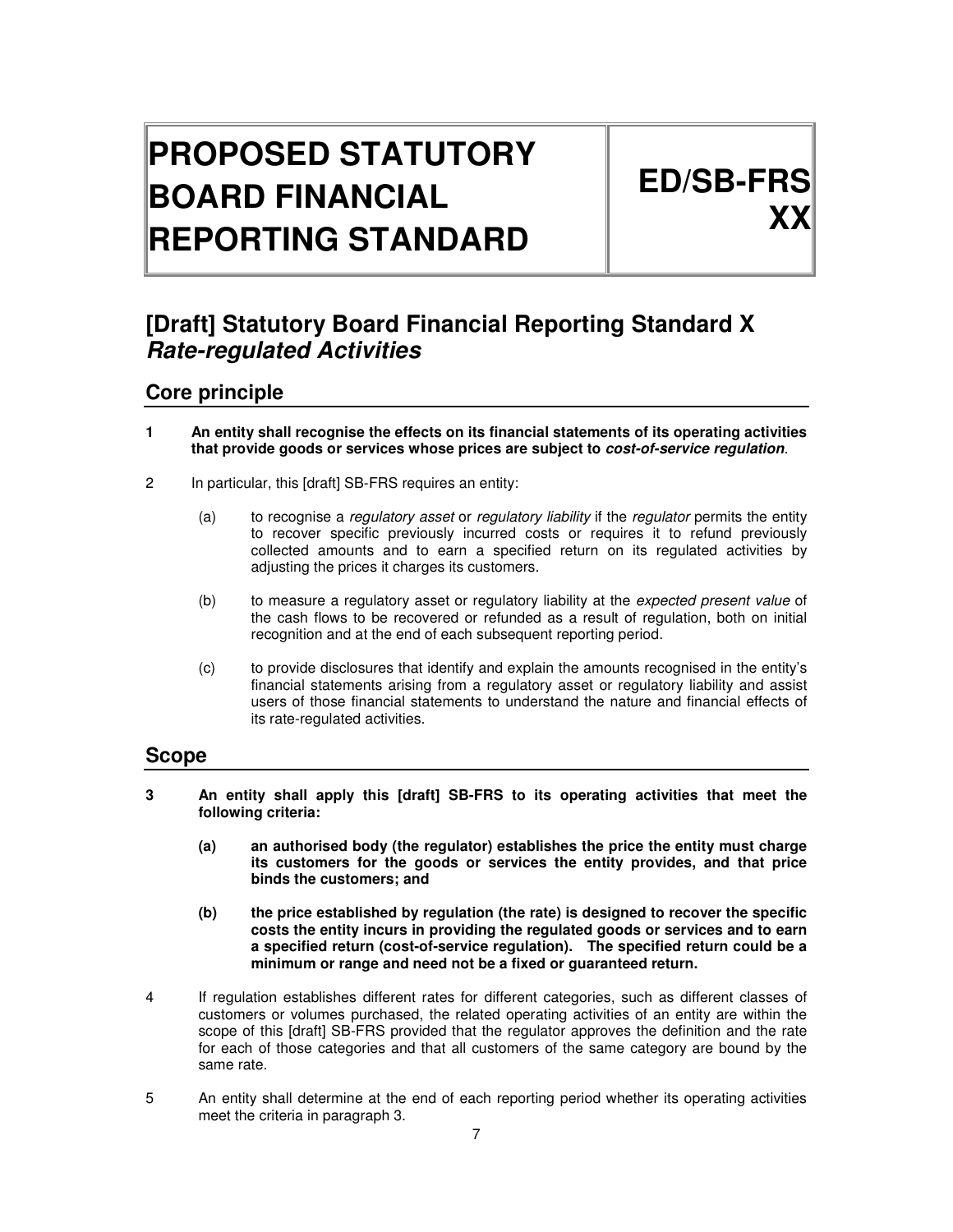- 6 Some regulation determines rates based on targeted or assumed costs, for example industry averages, rather than the actual costs incurred or expected to be incurred by the entity. Activities regulated in this way are not within the scope of this [draft] SB-FRS.
- 7 This [draft] SB-FRS does not apply to financial assets and financial liabilities, as defined in SB-FRS 32 Financial Instruments: Presentation.

#### **Recognition and measurement**

- **8 An entity shall recognise:** 
	- **(a) a regulatory asset for its right to recover specific previously incurred costs and to earn a specified return, or**
	- **(b) a regulatory liability for its obligation to refund previously collected amounts and to pay a specified return**

**when it has the right to increase or the obligation to decrease rates in future periods as a result of the actual or expected actions of the regulator.** 

- 9 Regulated entities comply with the requirements of SB-FRSs in the same way as other entities. Although regulators can determine the timing of recovery of costs or settlement of refunds in rates, they cannot change the characteristics of assets and liabilities that would exist in accordance with SB-FRSs. Therefore, if the criteria in paragraph 3 are satisfied, the entity shall recognise regulatory assets and regulatory liabilities in addition to the assets and liabilities recognised in accordance with other SB-FRSs.
- 10 An effect of applying the requirements in paragraph 8 is to recognise as an asset (liability) initially amounts that would otherwise be recognised in that period in the statement of comprehensive income as an expense (revenue). Consequently, this [draft] SB-FRS is not applicable when items related to regulated operating activities have been recognised as assets or liabilities in accordance with other SB-FRSs.
- 11 When an entity recognises a regulatory asset or regulatory liability, it shall determine whether a temporary difference exists that requires the recognition of a deferred tax asset or a deferred tax liability in accordance with SB-FRS 12 Income Taxes.
- **12 On initial recognition and at the end of each subsequent reporting period, an entity shall measure a regulatory asset or regulatory liability at its expected present value.**

#### **Components of an expected present value measurement**

- **13 An entity shall reflect the following elements in the measurement of the expected present value of a regulatory asset or a regulatory liability:** 
	- **(a) an estimate of the future cash flows that will arise in a range of possible outcomes.**
	- **(b) an estimate of the probability of each outcome occurring.**
	- **(c) the time value of money, represented by the current market risk-free rate of interest.**
	- **(d) the price for bearing the uncertainty inherent in the regulatory asset or regulatory liability.**
- 14 An entity shall determine a range of possible outcomes and estimate the cash flows that it will recover or refund for each outcome. It shall also estimate the probability that each outcome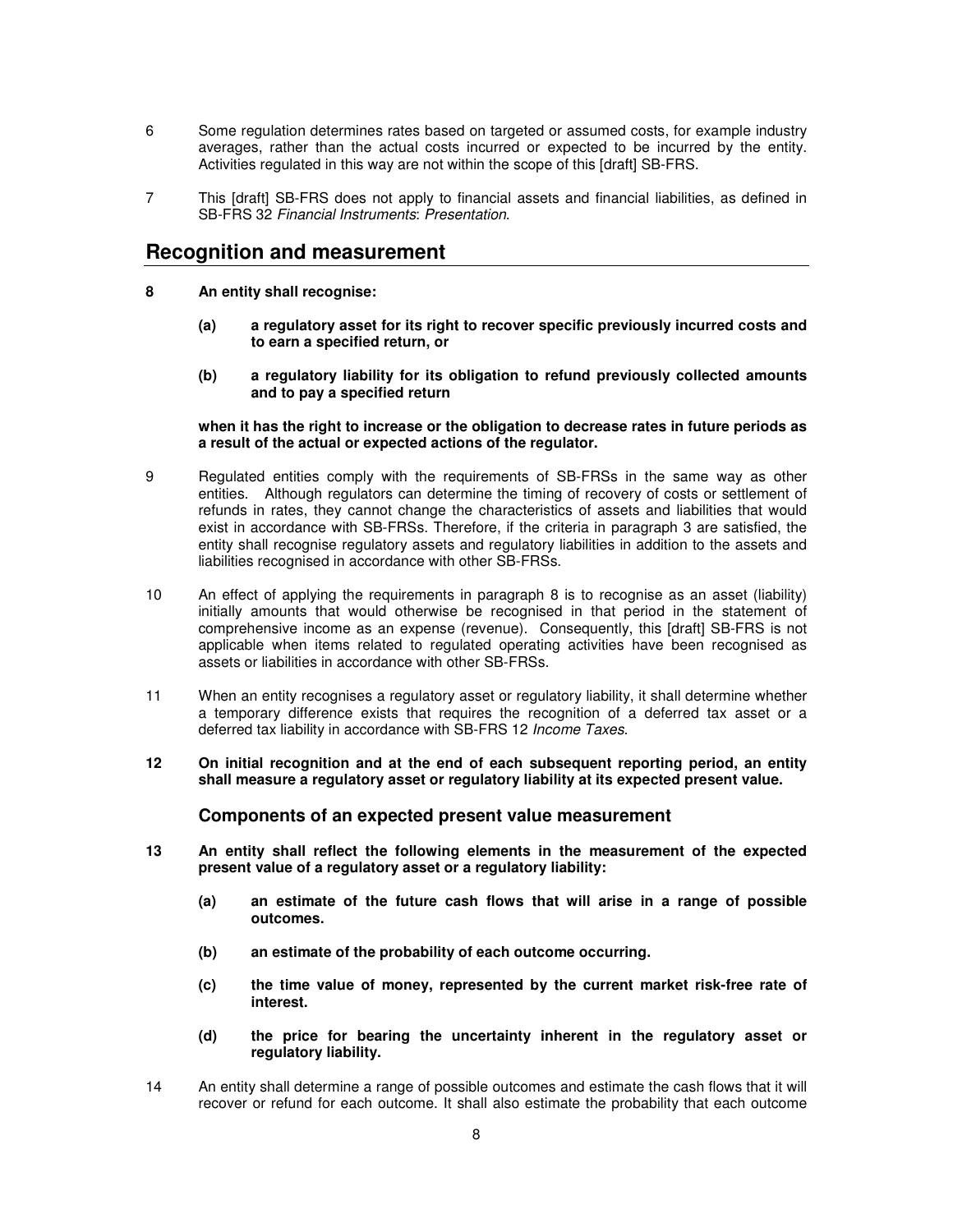will occur, including the probability that in the entity's future rates the regulator will allow the entity to include the actual costs incurred or require the entity to include amounts collected.

- 15 Interest rates used to discount the estimated cash flows shall reflect assumptions that are consistent with those inherent in the estimated cash flows. In other words, the discount rates used shall not reflect risks for which the estimated cash flows have been adjusted. However, the fact that the estimated future cash flows have been adjusted for the probability of different outcomes occurring does not eliminate the need to include in the discount rate the price for bearing the uncertainty inherent in the regulatory asset or regulatory liability. The price for uncertainty relates to the entity's estimates of both the amount and the timing of the cash flows and the probabilities of different outcomes.
- 16 In some cases, a regulator requires an entity to capitalise, as part of the cost of selfconstructed property, plant and equipment or internally generated intangible assets, amounts that would otherwise be recognised as regulatory assets in accordance with this [draft] SB-FRS. After the construction or generation is completed, the resulting capitalised cost is the basis for depreciation or amortisation and unrecovered investment for rate-making purposes. In such cases, the amounts included in the cost of the asset for rate-making purposes shall also be included in its cost for financial reporting purposes, even if SB-FRS 16 Property, Plant and Equipment, SB-FRS 23 Borrowing Costs or SB-FRS 38 Intangible Assets would not permit the entity to do so. Those amounts shall be included in the cost of the asset only if their inclusion in the cost for rate-making purposes is highly probable. Otherwise, they shall be accounted for as regulatory assets in accordance with this [draft] SB-FRS.

#### **Recoverability**

- 17 In some cases, regulatory assets recognised individually in accordance with this [draft] SB-FRS are not partially or fully recoverable when considered in total. A particular regulator may permit a variety of specific costs to be recovered. However, when the entity considers the net effect on its future rates of all the regulatory assets and regulatory liabilities arising from the actions of that regulator, it may conclude that rates set at those levels would affect demand. In particular, significant increases in rates to recover the net regulatory assets may result in customers reducing the number of units consumed either by conservation or by switching to alternative sources.
- 18 At each reporting date, an entity shall consider the net effect on its rates of its regulatory assets and regulatory liabilities arising from the actions of each regulator for the periods in which the regulation is expected to affect rates. The entity shall determine whether it is reasonable to assume that rates set at levels that will recover the entity's costs can be collected from customers. In making this determination, the entity shall consider estimated changes in the level of demand or competition during the recovery period.
- 19 If an entity concludes that it is not reasonable to assume that it will be able to collect sufficient revenues from its customers to recover its costs, this is an indication that the cash-generating unit in which the regulatory assets and regulatory liabilities are included may be impaired. Accordingly, the entity shall test that cash-generating unit for impairment in accordance with SB-FRS 36 Impairment of Assets.
- 20 An entity shall recognise any impairment loss determined in accordance with SB-FRS 36 and shall allocate it to the assets of the cash-generating unit in accordance with that standard. An entity shall reflect the impairment loss allocated to each regulatory asset by reducing the entity's estimate of the future cash flows that it will receive from the regulatory asset as required by paragraphs 13(a) and 14 of this [draft] SB-FRS.

#### **Derecognition**

21 An entity shall derecognise the entire carrying amount of regulatory assets and regulatory liabilities when the underlying activities fail to meet the criteria in paragraph 3.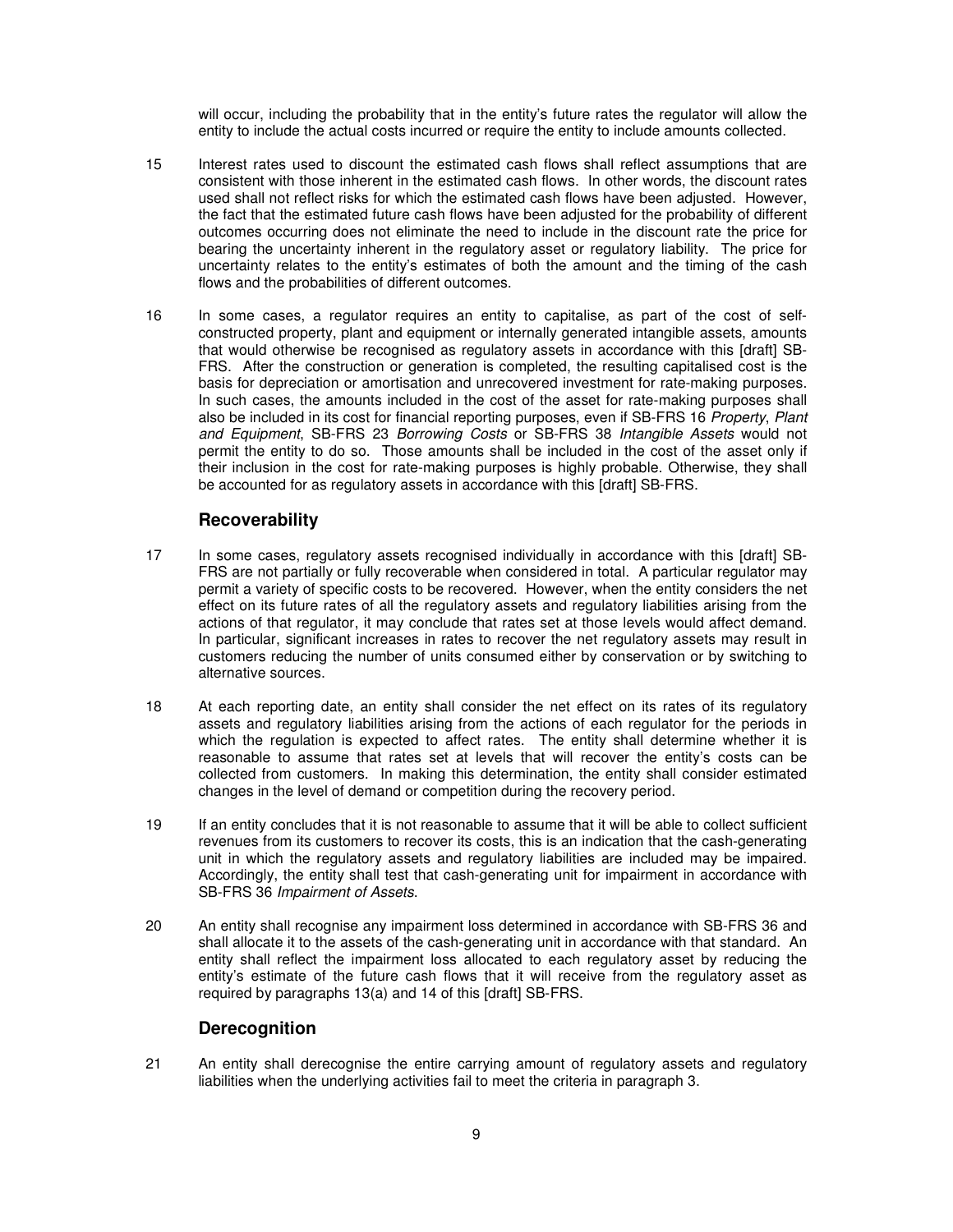## **Presentation**

- **22 An entity shall present in the statement of financial position current and non-current regulatory assets and regulatory liabilities, without offsetting, separately from other assets and liabilities.**
- 23 An entity may present a net regulatory asset or a net regulatory liability for each category of asset or liability subject to the same regulator.

### **Disclosures**

- **24 An entity shall disclose information that:** 
	- **(a) enables users of the financial statements to understand the nature and the financial effects of rate regulation on its activities; and**
	- **(b) identifies and explains the amounts of regulatory assets and regulatory liabilities, and related income and expenses, recognised in its financial statements.**
- 25 An entity shall disclose the fact that some or all of its operating activities are subject to rate regulation, including a description of their nature and extent.
- 26 For each set of operating activities subject to a different regulator, an entity shall disclose the following information:
	- (a) if the regulator is a related party (as defined in SB-FRS 24 Related Party Disclosures), a statement to that effect, together with an explanation of why the regulator is related to the entity.
	- (b) an explanation of the approval process for the rate subject to regulation (including the rate of return), including information about how that process affects both the underlying operating activities and the specified rate of return.
	- (c) the indicators that management considered in concluding that such operating activities are within the scope of this [draft] SB-FRS, if that conclusion requires significant judgement.
	- (d) significant assumptions used to measure the expected present value of a recognised regulatory asset or regulatory liability including:
		- (i) the supporting regulatory action, for example, the issue of a formal approval for costs to be recovered pending a final ruling at a later date and that date, when known, or
		- (ii) the entity's assessment of the expected future regulatory actions.
	- (e) the risks and uncertainties affecting the future recovery of the regulatory asset or final settlement of the regulatory liability, including the expected timing.
- 27 An entity shall disclose the following information for each category of regulatory asset or regulatory liability recognised that is subject to a different regulator:
	- (a) a reconciliation from the beginning to the end of the period, in tabular format unless another format is more appropriate, of the carrying amount in the statement of financial position of the regulatory asset or regulatory liability, including at least the following elements:
		- (i) the amount recognised in the statement of comprehensive income relating to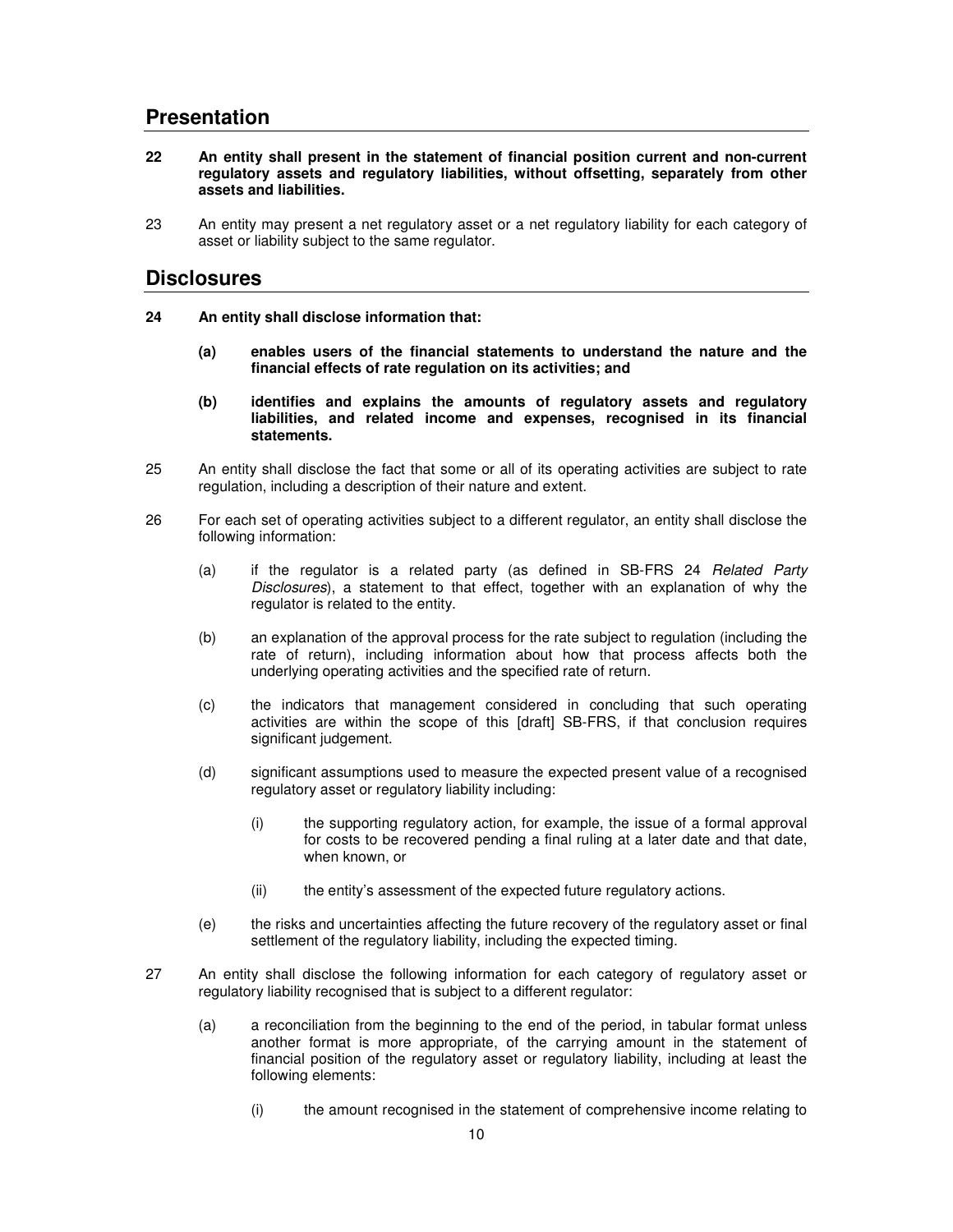balances from prior periods collected or refunded in the current period.

- (ii) the amount of costs incurred in the current period that were recognised in the statement of financial position as regulatory assets or regulatory liabilities to be recovered or refunded in future periods.
- (iii) other amounts that affected the regulatory asset or regulatory liability, such as items acquired or assumed in business combinations or the effects of changes in foreign exchange rates, discount rates or estimated cash flows. If a single cause has a significant effect on the regulatory asset or regulatory liability, the entity shall disclose it separately.
- (b) the remaining period over which the entity expects to recover the carrying amount of the regulatory asset or to settle the regulatory liability.
- (c) the amount of financing cost included in the cost of self-constructed property, plant and equipment and internally developed intangible assets in the current period in accordance with paragraph 16 that would not have been capitalised in accordance with SB-FRS 23.
- 28 When an entity recognises an impairment loss in accordance with paragraph 20, it shall provide the disclosures required by SB-FRS 36.
- 29 When an entity derecognises regulatory assets and regulatory liabilities in accordance with paragraph 21 because the related operating activities fail to meet the criteria in paragraph 3, it shall disclose a statement to that effect, the reasons for the conclusion that the criteria in paragraph 3 are not met, a description of the operating activities affected and the amount of regulatory assets and regulatory liabilities derecognised.
- 30 If the disclosures required by paragraphs 25–29 of this [draft] SB-FRS do not meet the objectives set out in paragraph 24, the entity shall disclose whatever additional information is necessary to meet those objectives.

## **Effective date and transition**

#### **Effective date**

31 An entity shall apply this [draft] SB-FRS for annual periods beginning on or after [date to be inserted after exposure]. Earlier application is permitted. If an entity applies this [draft] SB-FRS for an earlier period, it shall disclose that fact.

#### **Transition**

32 An entity shall apply this [draft] SB-FRS to regulatory assets and regulatory liabilities that exist at the beginning of the earliest comparative period presented when it applies this [draft] SB-FRS. The entity shall reflect any adjustments required as a result of applying this [draft] SB-FRS in the opening balance of retained earnings of that comparative period.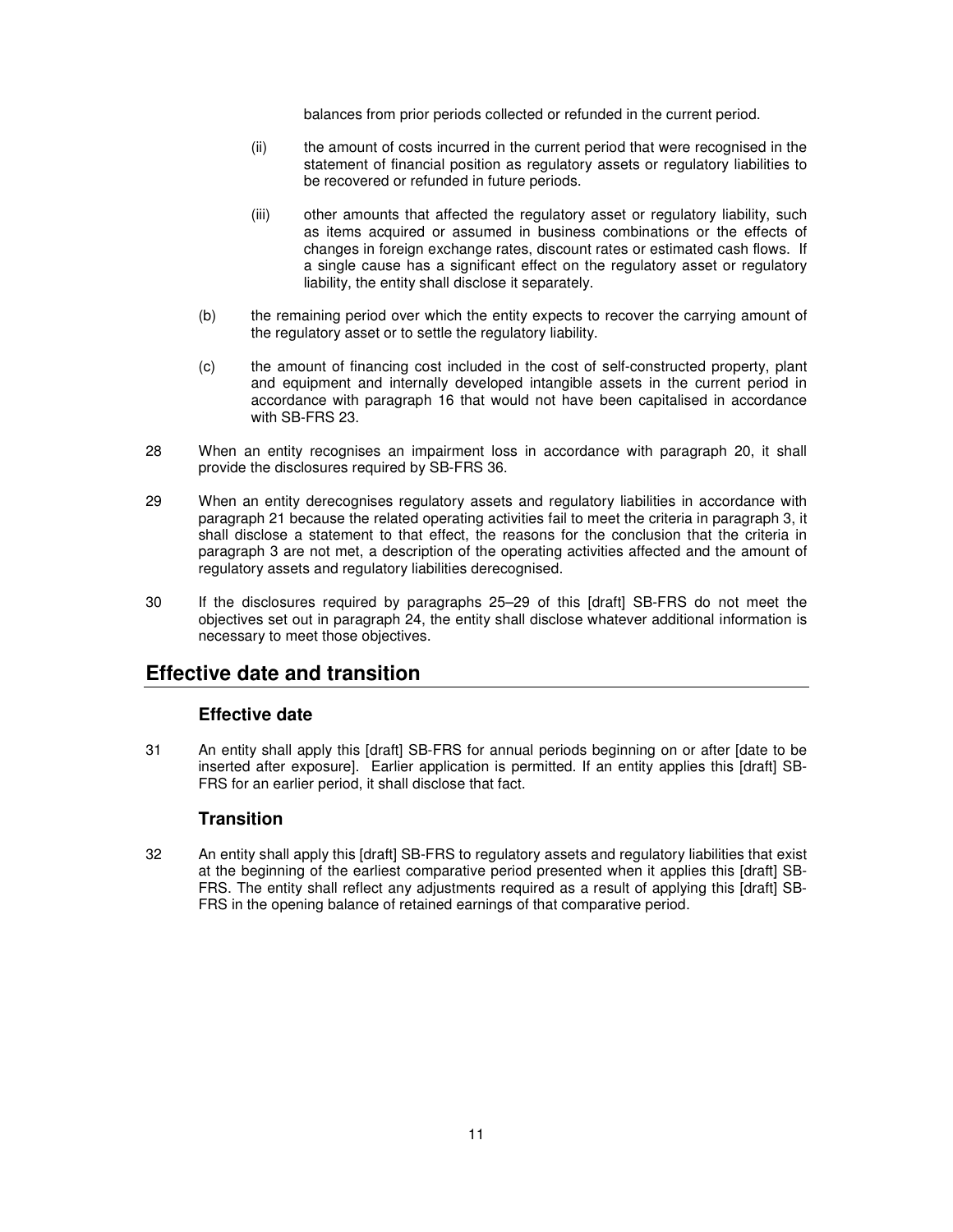# **Appendix A Defined terms**

This appendix is an integral part of the [draft] SB-FRS.

| Cost-of-service regulation            | A form of regulation for setting an entity's prices (rates) in which<br>there is a cause-and-effect relationship between the entity's specific<br>costs and its revenues.                                                                                                                                                                                 |
|---------------------------------------|-----------------------------------------------------------------------------------------------------------------------------------------------------------------------------------------------------------------------------------------------------------------------------------------------------------------------------------------------------------|
| <b>Expected cash flow</b><br>approach | A measurement method that weights the expected cash flows of<br>possible outcomes by the probabilities associated with those<br>outcomes.                                                                                                                                                                                                                 |
| <b>Expected present value</b>         | The estimated probability-weighted average of the present value of<br>the expected cash flows related to an asset or liability.                                                                                                                                                                                                                           |
| Regulator                             | An authorised body empowered by statute or contract to set rates<br>that bind an entity's customers. The regulator may be a third-party<br>body or may be the entity's own governing board if it is required by<br>statute or contract to set rates both in the interest of the customers<br>and to ensure the overall financial viability of the entity. |
| <b>Regulatory asset</b>               | An entity's right to recover specific previously incurred costs and to<br>earn a specified return by increasing rates in future periods as a<br>result of the actual or expected actions of its regulator.                                                                                                                                                |
| <b>Regulatory liability</b>           | An entity's obligation to refund previously collected income and to<br>pay a specified return by decreasing rates in future periods as a<br>result of the actual or expected actions of its regulator.                                                                                                                                                    |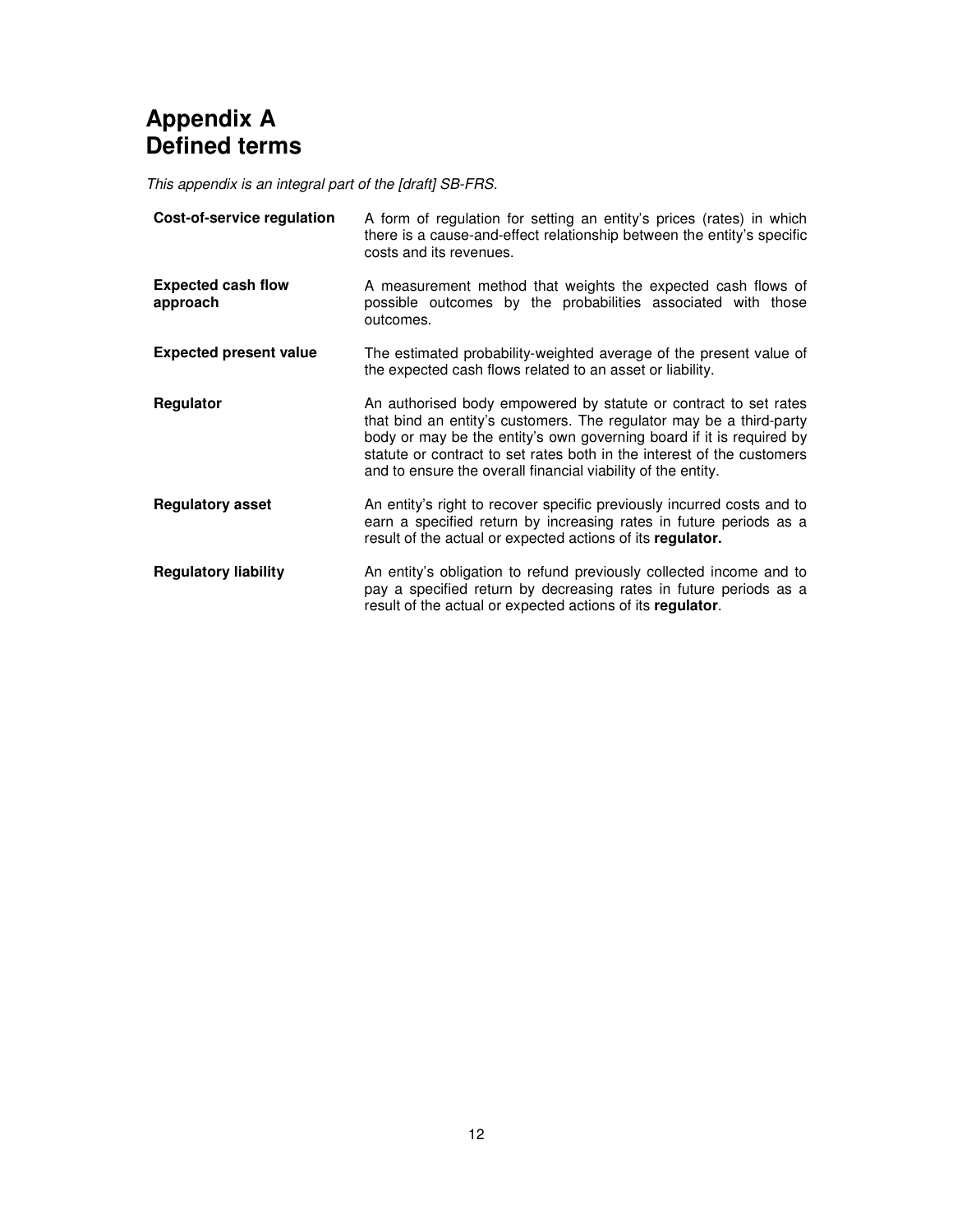# **Appendix B Application guidance**

This appendix is an integral part of the [draft] SB-FRS.

#### **Scope**

#### **Prices that bind customers**

- B1 The first criterion to consider in determining if the regulated operating activities are within the scope of the [draft] SB-FRS is whether the regulator is empowered to determine prices that bind the entity's customers. The regulator's ability to determine rates is established by statute or by a contract delegating such authority. For example, a public utility commission may be elected or appointed to establish prices that are intended to be fair to both the entity and its customers.
- B2 In a co-operative utility, the members of the entity's governing board may be empowered to set its rates in a manner consistent with the purpose and governance of the organisation. This would satisfy the first criterion provided that the board is similarly required by statute or contract to set rates both in the interest of the customers and to ensure the overall financial viability of the entity.

#### **Cost-of-service regulation**

- B3 The second criterion to consider in determining if the regulated operating activities are within the scope of the [draft] SB-FRS is whether the rate established by regulation is designed to recover the specific costs the entity incurs in providing the regulated goods or services and to earn a specified return, ie whether the entity is subject to a cost-of-service form of regulation. This criterion requires a cause-and-effect relationship between an entity's costs and its ratebased revenue stream.
- B4 In many cases, determining whether the entity is subject to cost-of-service regulation will be straightforward. In others, significant judgement will be required. The following circumstances are indicators of cost-of-service regulation:
	- (a) The regulation is designed to provide recovery of the specific entity's costs.
	- (b) If actual costs are not used to establish rates, the regulation provides for a 'true-up' to actual costs incurred.
	- (c) In the case of a 'price cap' plan, there is a true-up to actual costs through a rate of return sharing mechanism.
	- (d) If the entity is required to provide a rate discount, the rate discount is temporary rather than permanent.
	- (e) If a short moratorium on rate increases is imposed, it will be followed by a return to direct cost-based regulation.
- B5 The first three indicators relate to whether the plan is intended to permit the entity to recover its specific costs rather than industry averages, costs based on other indices or targets. The last two indicators relate to whether the entity is permitted to recover its costs (including financing costs) and earn an adequate return on its shareholder's investment.
- B6 Concluding that a regulatory plan does not provide a sufficient return for shareholders to justify the application of the [draft] SB-FRS requires judgement. One or a combination of the following indicators could lead to that conclusion: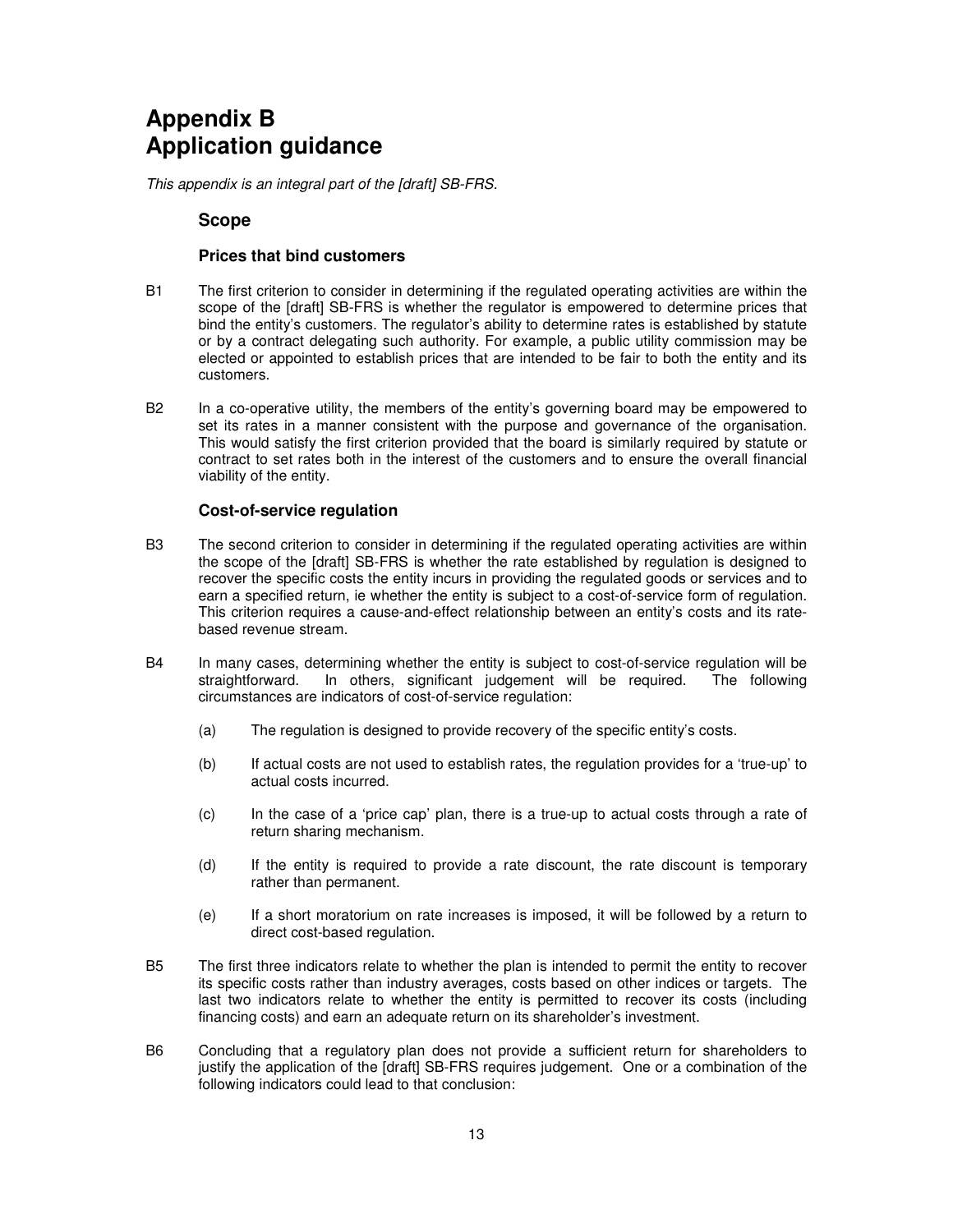- (a) Abnormal excess capacity exists.
- (b) The rates per unit are currently higher (or are forecast to be higher in the future) than those of entities in neighbouring jurisdictions or alternative competitive sources. This may indicate that the regulator will disallow costs.
- (c) The regulatory environment has changed, as indicated by:
	- (i) the existence of unrecoverable investments.
	- (ii) substantial regulatory disallowances.
	- (iii) the establishment of phase-in plans or a trend towards increasing amounts of regulatory assets.
	- (iv) proposed or actual rate-making that is designed to stimulate competition or rates set based on other than a pure cost-of-service concept.
	- (v) rate freeze periods that extend beyond a reasonable time.

#### **Recognition and measurement**

#### Permitted costs

- B7 In the form of regulation described in the scope of the [draft] SB-FRS, the rates set by the regulator are designed to recover an entity's specific costs of providing the goods and services.
- B8 Not all costs that an entity incurs are automatically recoverable from its customers. Regulators typically review entities' costs to ensure that they were appropriately incurred to provide the regulated service and were 'prudent'. Consequently, a cost must be permitted by the regulator to be included in the determination of rates. In cost-of-service regulation, such costs are the actual or estimated costs for which revenue is intended to provide recovery and include costs of debt and a reasonable return on shareholders' investments.
- B9 Cost-of-service rate-making does not necessarily equal a one-for-one pass-through of costs. Rate-making involves projections and assumptions; as a result actual costs will differ from estimated amounts assumed in the rate-making process itself, commonly referred to as regulatory lag. Rates should be established to provide that the entity will recover its costs using reasonable assumptions regarding demand as well as normal expenditures.

#### **Probability of cost recovery**

- B10 Paragraph 14 requires an entity to consider the probability that the regulator will allow or require the entity to include in the entity's future rates the costs incurred or amounts collected. In practice, an entity may incur costs several periods before the regulator formally considers them. Consequently, the entity considers a variety of evidence in determining the probability that the regulator will allow particular costs when it reviews them.
- B11 Indicators that an entity shall consider in assessing the probability of recovery include:
	- (a) statutes or regulations that specifically provide for the recovery of the cost in rates that cannot be overturned by future regulatory decisions;
	- (b) formal approvals from the regulator specifically authorising recovery of the cost in rates;
	- (c) previous formal approvals from the regulator allowing recovery for substantially similar costs (precedents) for a specific entity or other entities in the same jurisdiction;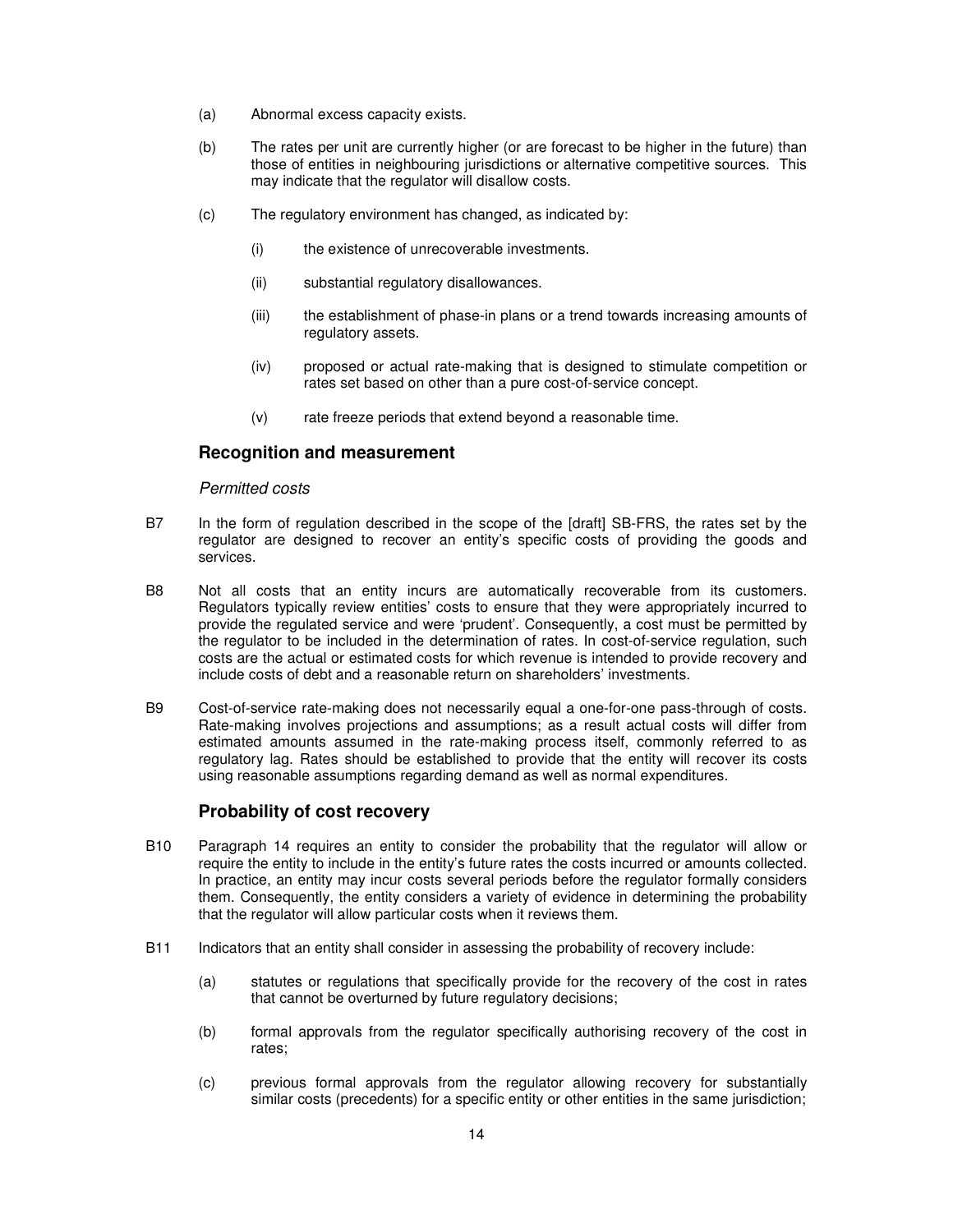- (d) written approval from the regulator (although not a formal approval) approving future recovery in rates;
- (e) uniform regulatory accounting guidance providing for the accounting treatment of various costs that the regulator typically follows in setting rates;
- (f) written confirmation from the regulator's staff that they will recommend approval of the cost that is not legally binding on the regulatory body that sets rates; and
- (g) analysis of recoverability of the cost from internal or external legal counsel on the basis of regulations and past practice.

#### **Expected present value**

- B12 If the timing of the estimated cash flows is the same for all outcomes, the discount rate can be applied to the probability-weighted estimated cash flows to determine their present value. Otherwise, the present value for each possible outcome must be determined before the probability factor is applied. The results are then accumulated to determine the probabilityweighted average of the present value of the cash flows.
- B13 In some situations, the rate of return set by the regulator may be a reasonable approximation of the discount rate that would be appropriate to use in the measurement of the regulatory assets and regulatory liabilities in accordance with paragraph 15. However, this cannot always be assumed to be the case. In addition, the entity would have to consider whether the cash flows have already been adjusted for any of the risks included in the regulatory rate of return (see paragraph 15).

#### **Recoverability**

- B14 In accordance with paragraphs 17–20, an entity considers the net effect on its rates of all the regulatory assets and regulatory liabilities arising from the actions of a particular regulator. For example, an entity might expect that if it were to charge the electricity rates necessary to recover all the costs permitted by the regulator, its customers would have a strong incentive to reduce their consumption of electricity or to switch to less expensive sources of energy. A conclusion that the reduction in demand would result in total revenue not recovering the entity's net regulatory assets and regulatory liabilities is an indication of impairment. The entity shall include the regulatory assets and regulatory liabilities with the other assets and liabilities of the cash-generating unit and test them for impairment in accordance with SB-FRS 36.
- B15 Given the characteristics of the regulatory environment within the scope of the [draft] SB-FRS, entities will be able to determine when the costs of all the assets in the cash-generating unit are expected to affect rates and by how much. Consequently, the entity's estimates will identify the periods in which changes in demand will affect future cash flows to such an extent that the entity will not recover its costs. The entity uses this information to comply with the requirement in paragraph 18 to reflect the impairment loss determined and allocated in accordance with SB-FRS 36 to each regulatory asset.
- B16 In accordance with paragraph 105 of SB-FRS 36, in allocating an impairment loss for a cashgenerating unit to the assets in that unit, an entity shall not reduce the carrying amount of an asset below the highest of:
	- (a) its fair value less costs to sell (if determinable);
	- (b) its value in use (if determinable); and
	- (c) zero.
- B17 Because the entity is able to estimate both the amount and timing of the cash flows of the regulatory asset, the entity is able to estimate the asset's value in use. An entity may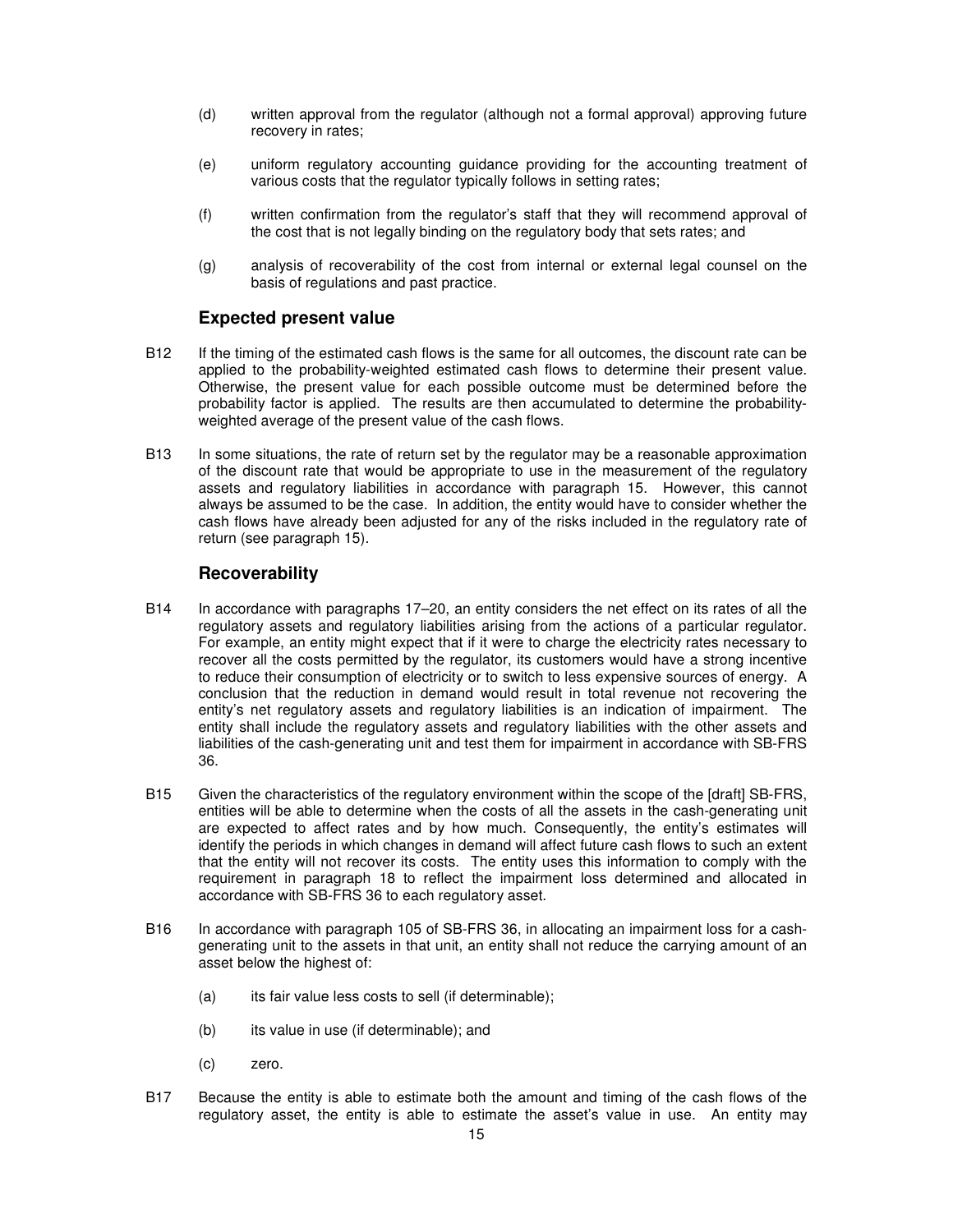determine that the value in use of an individual regulatory asset equals the amount previously determined in accordance with paragraph 12. In this case, the entity shall allocate no impairment loss to the regulatory asset. Conversely, changes in the amount or timing of cash flows to be received may result in the current value in use being less than the amount previously determined in accordance with paragraph 12. In these instances, an impairment loss shall be allocated to the regulatory asset.

- B18 If a recognised impairment loss is allocated to a regulatory asset, in subsequent periods the entity shall continue to measure the asset in accordance with paragraph 12 using the amount and timing of the estimated cash flows used in determining the amount of the impairment loss.
- B19 If an entity subsequently determines that impairment indicators no longer exist, the entity shall follow the provisions of SB-FRS 36 for reversing an impairment loss for a cash-generating unit.

#### **Regulatory liabilities**

- B20 Regulation can establish three types of regulatory liabilities:
	- (a) The regulator requires refunds to be made to customers in the form of reduced future rates. However, if the refunds are to be made in determinable amounts to specific customers, they are financial liabilities and are not within the scope of this [draft] SB-FRS.
	- (b) The regulator provides current rates intended to recover costs that are expected to be incurred in the future with the understanding that if those costs are not incurred, future rates will be reduced accordingly. A liability is recognised only if the entity will be required to refund amounts collected in advance of expenditure.
	- (c) The regulator requires a realised gain or other reduction of cost to be refunded to customers in the form of reduced rates over future periods.
- B21 In accordance with paragraph 9, a regulator cannot eliminate or change the measurement of a liability that was not created by that regulator.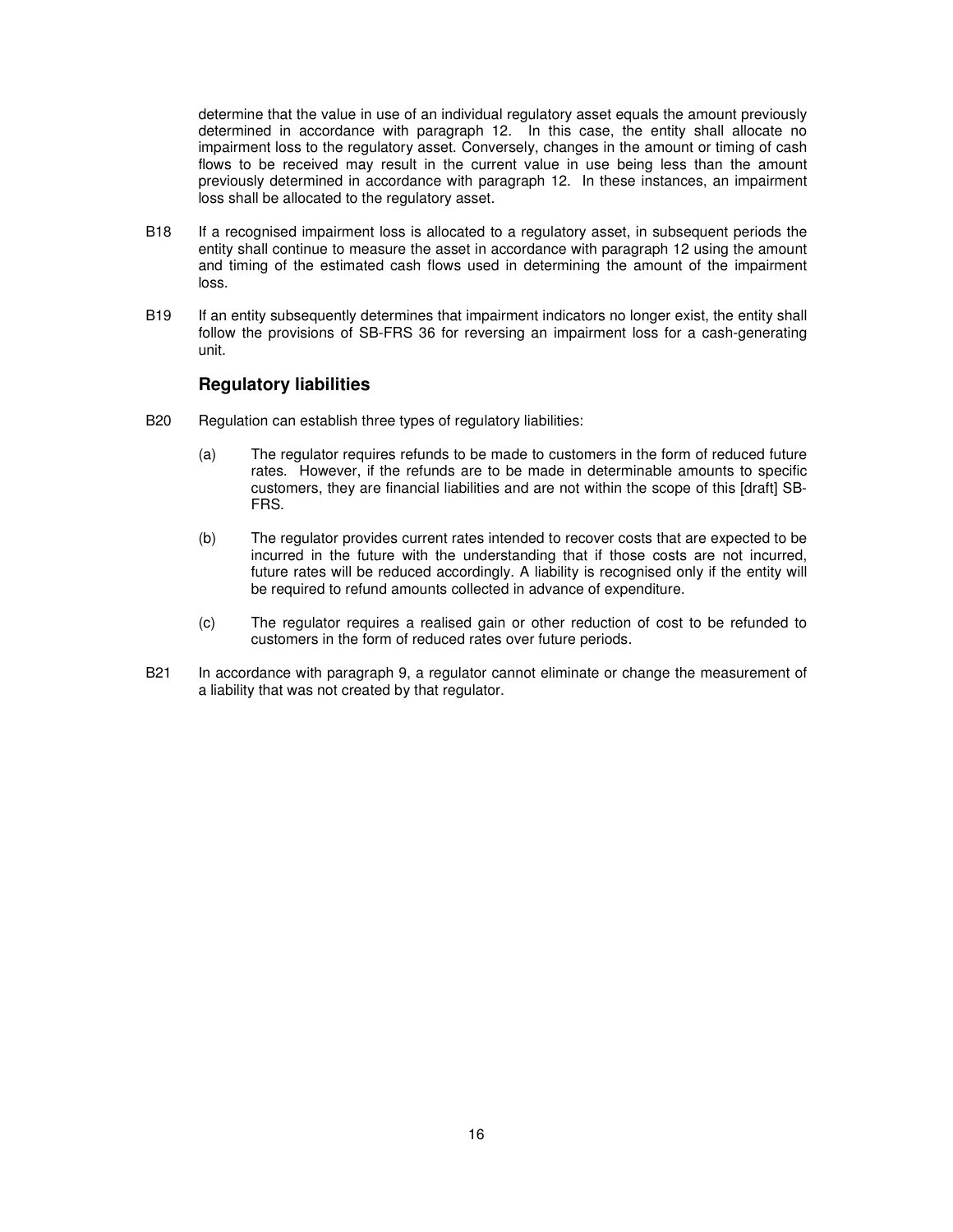# **Appendix C Amendments to other SB-FRSs**

The amendments in this [draft] appendix shall be applied for annual periods beginning on or after [date to be inserted after exposure]. If an entity applies this [draft] SB-FRS for an earlier period, these amendments shall be applied for that earlier period. Amended paragraphs are shown with new text underlined and deleted text struck through.

# **SB-FRS 101 First-time Adoption of Financial Reporting Standards**

- C1 Paragraph D1 is amended and paragraph D25 is added.
	- D1 An entity may elect to use one or more of the following exemptions:
		- (a) ...
		- (n) borrowing costs (paragraph D23); and
		- (o) transfers of assets from customers (paragraph D24).; and
		- (p) regulatory assets (paragraph D25).
	- D25 Entities with rate-regulated activities as defined in [draft] SB-FRS X Rate-regulated Activities may hold, or have previously held, items of property, plant and equipment or intangible assets for use in those activities. The carrying amount of such items sometimes includes amounts that were included in accordance with previous GAAP that would be recognised separately as regulatory assets in accordance with [draft] SB-FRS X. If this is the case, a first-time adopter may elect to use the carrying amount of such an item at the date of transition to SB-FRSs as deemed cost. An entity may use this election or that relating to borrowing costs in paragraph D23 but not both.

#### **SB-FRS 36 Impairment of Assets**

- C2 Paragraph 5 is amended as follows.
	- 5 This Standard does not apply to financial assets within the scope of SB-FRS 39, investment property measured at fair value in accordance with SB-FRS 40, or biological assets related to agricultural activity measured at fair value less costs to sell in accordance with SB-FRS 41, or individual regulatory assets measured at their expected present value in accordance with [draft] SB-FRS X Rate-regulated Activities. However, this Standard applies to assets that are carried at revalued amount (ie fair value) in accordance with other SB-FRSs, such as the revaluation model in SB-FRS 16 Property, Plant and Equipment. Identifying ...
- C3 Paragraph 67A is added before paragraph 68.
	- 67A Individual regulatory assets are not subject to impairment testing because they are measured at their expected present value. However, when the conditions in paragraphs 19 and 20 of [draft] SB-FRS X exist, regulatory assets and regulatory liabilities shall be included in the cash-generating unit containing the assets used to provide the regulated goods and services.

# **SB-FRS 37 Provisions, Contingent Liabilities and Contingent Assets**